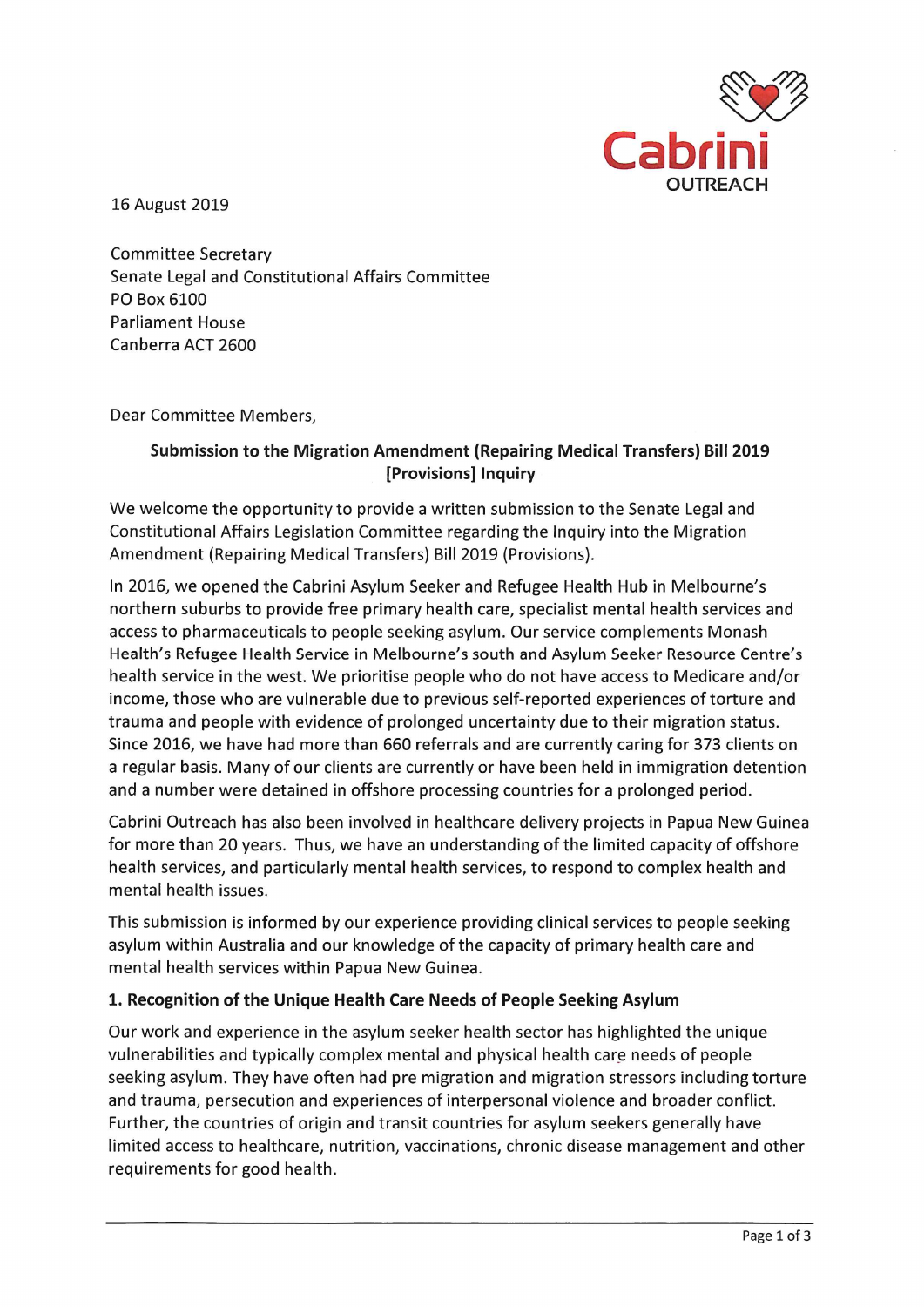We have observed a correlation between long term uncertainty in the protection application process with concurrent limited access to income and material needs, and a high prevalence of mental health issues and complex physical health issues.

In our experience, these complexities are compounded in the population affected by offshore processing. The individuals and families to whom we provide healthcare have reported:

- Deteriorating mental health as a result of lack of meaningful activity, and pervasive fear and uncertainty due to overcrowding and perceptions of lack of safety in the camp environments:
- Difficulties in accessing basic material needs for long periods, including difficulties in  $\bullet$ accessing appropriate footwear, clothing and nutrition;
- Difficulties in managing activities of daily living in the camp environments, including  $\bullet$ sleeping in tents and on stretchers for long periods, particularly for those with chronic pain, illness or those who are elderly or have limited mobility;
- Long term separation from family members as a result of policy decisions, including the transfer of some members of the family to Australia while retaining other members of the immediate family unit in Nauru or Papua New Guinea.

Among our clients who have experienced offshore processing, common health and mental health problems include:

- Chronic health issues, including diabetes, cardiac disease and renal impairment;
- Post-traumatic stress disorders, anxiety disorders, major depression, psychotic disorders  $\bullet$ with associated suicidal ideation and self-harming behaviours;
- Physical and mental health complications of sexual assault and other sexual violence experienced while in offshore processing countries;
- Physical injuries as a result of assault and other physical violence experienced in offshore processing countries.

We find the management of people with these health and mental health complications to be extremely difficult in the context of ongoing uncertainty in protection and settlement outcomes, continued restrictions on freedoms (including that to work or study) in community detention and lack of access to sufficient income support and mainstream healthcare services.

# 2. Support for the Continuation of the Medevac Legislation

We note that 12 people have died in offshore processing countries while under the duty of care of the Commonwealth of Australia. We are concerned about the significant level of risk in the current environment without a timely and effective independent medical transfer process.

We are aware the majority of requests for transfer to access medical and psychiatric care in the past 6 months have been approved. We note that these individuals have been under the duty of care of the Department of Home Affairs / Immigration and Border Protection for many years. The fact that these cases, identified by healthcare providers in Australia, were accepted for transfer suggests the processes to identify people at risk on Nauru and Manus Island administered by the Department and its contractors are not working effectively.